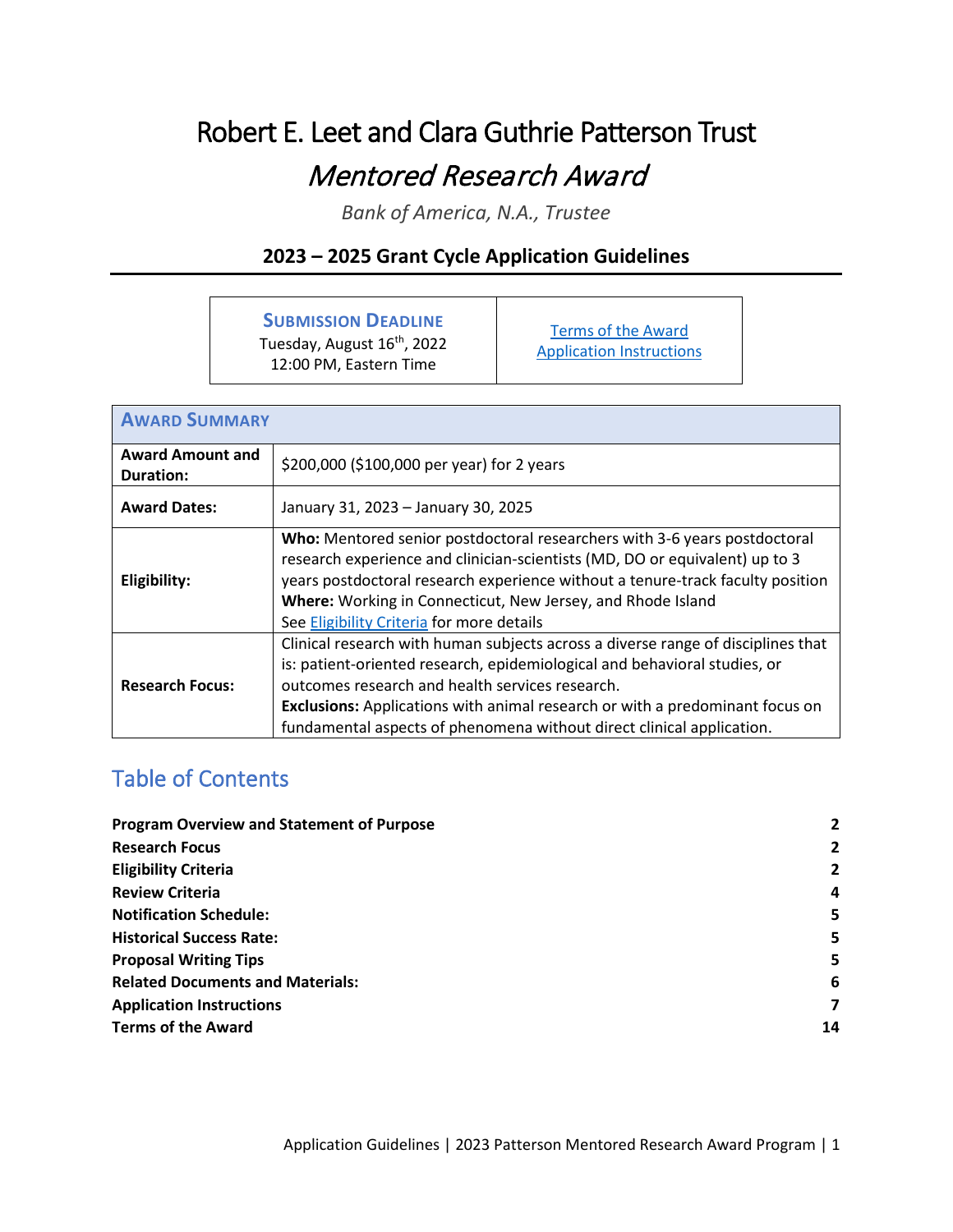# <span id="page-1-1"></span>Program Overview and Statement of Purpose

The Robert E. Leet and Clara Guthrie Patterson Trust was established in 1980 to support "**research relating to human diseases, their causes and relief thereof**". In alignment with this mission, the goal of the program is to support pilot studies and innovative research conducted by early stage mentored investigators and promote their transition towards independence. The program supports projects and studies spanning a broad range of disciplines involving patient-oriented and clinical research.

The **Patterson Trust Mentored Research Award Program** is administered by Health Resources in Action (the Administrator), on behalf of the Trustee, Bank of America, N.A. (the Funder). HRiA is a nonprofit public health organization dedicated to promoting individual and community health, and health equity through prevention, health promotion, policy, and support of medical research.

# <span id="page-1-2"></span>Research Focus

This program is designed to support research and pilot studies in clinical research that focus on the causes of human disease and/or improving treatment. Investigators interested in population health research that seeks to address social determinants of health and/or health inequities as a lever for improving health, are encouraged to apply.

Below we outline guidance regarding the scope of supported topics. Please note, that while most of the definition aligns with that of the NIH, there may be research topics that are not eligible towards Patterson funding. Please use the NIH Decision Tool: Am I doing Human Subjects Research?<sup>[1](#page-1-3)</sup> and reference our FAQs for additional guidance.

The program follows the NIH $^2$  $^2$  definition of the clinical research which includes:

- 1. Patient-oriented research. Research conducted with human subjects (or on material of human origin such as tissues, specimens, and cognitive phenomena) for which an investigator (or colleague) on the proposed study directly interacts with human subjects. It includes: (a) patientbased studies of mechanisms of human disease, (b) therapeutic interventions, (c) clinical trials, or (d) development of new technologies. Excluded from this definition are in vitro studies that utilize human tissues that cannot be linked to a living individual.
- 2. Epidemiological and behavioral studies.
- 3. Outcomes research and health services research.

**Exclusions:** Proposals utilizing animal studies or those with a predominant focus on fundamental aspects of phenomena without direct clinical application are ineligible.

# <span id="page-1-0"></span>Eligibility Criteria

All applicants must meet the following requirements by the application due date.

**Geographic/Institutional Eligibility:** Applicants must work in a non-profit academic, medical or research institution in the states of Connecticut (CT), New Jersey (NJ) or Rhode Island (RI). There are no

<span id="page-1-3"></span><sup>1</sup> https://grants.nih.gov/policy/humansubjects/hs-decision.htm

<span id="page-1-4"></span><sup>2</sup> *grants.nih.gov/grants/glossary.htm#ClinicalResearch*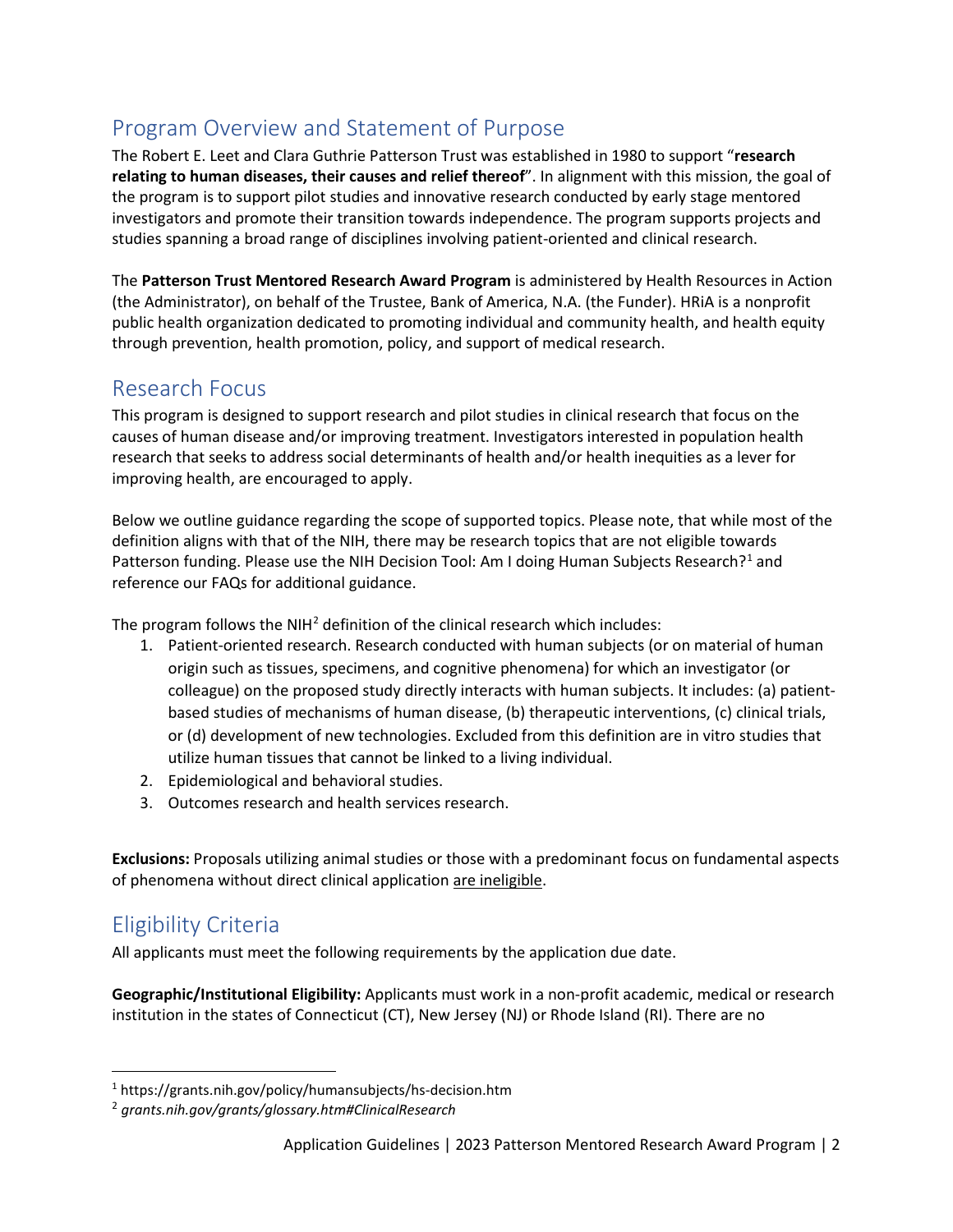institutional limitations on the number of applicants who may submit to this Program, however the number of awards per institution may be limited to a maximum of 2.

### **Applicant Eligibility:**

- Applicants must have a doctoral degree (MD, MD/PhD, PhD, DO, DMD, PharmD, DPT, or equivalent). Degrees obtained outside the United States must be equivalent.
- Postdoctoral researcher OR Clinician scientist
	- 1) without clinical responsibilities must have between 3-6 years full-time postdoctoral research experience

### **OR**

- 2) with clinical responsibilities must have no more than 3 years full-time postdoctoral (or equivalent) research experience.
- Clinician scientist applicants must have completed residency and clinical training at the time of the funding start date.
- Must not have a tenure-track faculty position or equivalent (no start up package or lab space).
	- 1) Candidates may hold a junior faculty appointment (Lecturer, Instructor, Assistant Professor-non-tenure track, etc.) that are not tenure track appointments.
	- 2) The program recognizes that some postdoctoral fellows may hold non-independent, mentored training positions with different titles, and some clinicians may hold an independent clinical faculty position but not an independent research position. To confirm eligibility, applicants are encouraged to contact Program staff before preparing their applications.
- United States citizenship is not required; visa documentation is not required.

**Postdoctoral research experience** is defined as full-time employment, after receiving one's doctoral degree, as a postdoctoral fellow in a research laboratory or similar professional setting (e.g. biotechnology and pharmaceutical industries). All postdoctoral research experience completed domestically and abroad is counted. In some cases, postdoctoral research may occur after the first doctoral degree but prior to starting residency/fellowship clinical training. Periods of post-graduate clinical training are excluded. For more information on determining completed years of research experience see our [FAQs document.](https://hria.org/wp-content/uploads/2021/06/Patterson-Frequently-Asked-Questions-2023-2025.pdf)

**Pauses in Research Experience**: For all Applicants with and without clinical responsibilities, if research was interrupted for family or medical leave, or for other extenuating circumstances (including COVID-19, military leave), these months are not considered part of the full-time employment experience. Part-time employment may be cumulative towards these eligibility requirements. All research experience must be documented by the Mentor.

**Level of Effort:** Applicants without clinical responsibilities must commit at least 90% time to research. Applicants with clinical responsibilities must have protected time of at least 70% time for research.

**Mentor(s):** Applicants must apply for the Award under the guidance of a primary Mentor, Chair or Division Chief who is an established investigator with an active research program where the Applicant will be conducting research. Mentors are expected to directly support the proposed research, and guide the candidate in planning, directing, monitoring, and executing the proposed project. Applicants are encouraged to identify a mentorship team and may nominate Co-Mentors as appropriate to the goals of the project.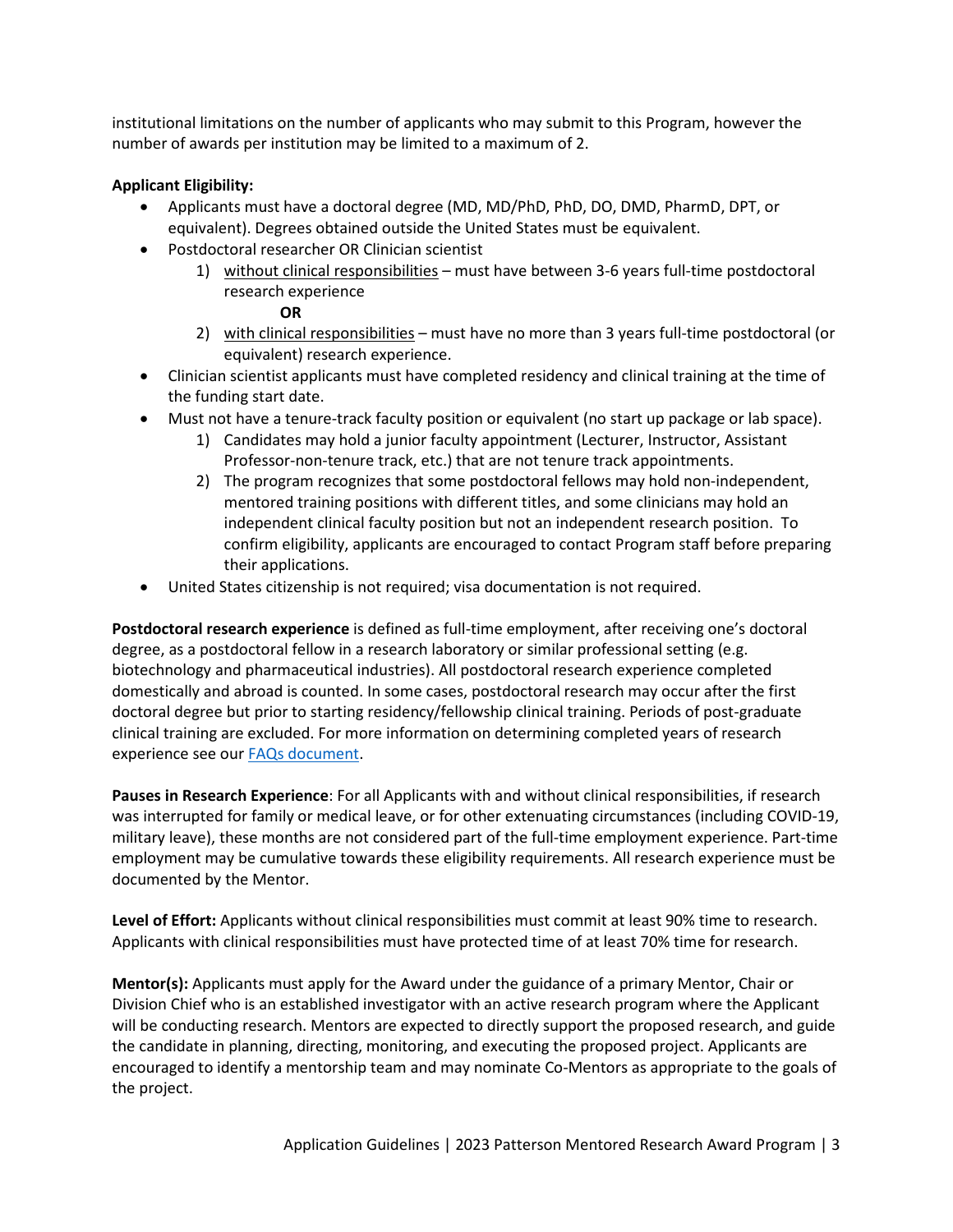**Concurrent Funding:** Applicants may not hold a concurrent Career Development Award, the equivalent of an R01 or other major source of research funding that covers more than half of their salary. Applicants should check concurrent funding restrictions for existing awards and are encouraged to contact program staff to confirm eligibility.

• Applicants who have pending applications to the NIH and/or other funders are encouraged to submit proposals to the Patterson Trust. If notified on or prior to **January 31, 2023,** that they have been successful in securing such funding, applications to the Program must be withdrawn. **It is the responsibility of applicants to contact Program Staff as soon as they are notified of any new funding**.

**Diverse and Inclusive Research:** To promote and enable diversity in biomedical research, the Patterson Trust is committed to awarding researchers of all backgrounds, including racial/ethnic groups that are underrepresented in science. The National Science Foundation and the National Institutes of Health have established that individuals from the following groups are underrepresented in science: Blacks or African Americans, Hispanics or Latinos, American Indians or Alaskan Natives, Native Hawaiians, and other Pacific Islanders. Applicants that identify as a member of these groups are encouraged to apply. In addition, Applicants and Mentors are encouraged to speak to their commitment to diversity, equity, and inclusion within the application.

Please see the University of California, Irvine site for helpful guidance on writing a diversity and inclusion statement: [https://ap.uci.edu/faculty/guidance/ieactivities/.](https://ap.uci.edu/faculty/guidance/ieactivities/)

Consistent with current NIH policies<sup>[3](#page-3-1)</sup>, funded clinical research must include women and minority groups as well as a rationale that speaks to composition of the study population. Any exclusions within the study population need to be described and scientifically justified.

# <span id="page-3-0"></span>Review Criteria

The criteria used by Reviewers to evaluate the application include: Significance and Impact:

- Project will advance knowledge relating to human diseases, their causes, and relief
- Research hypothesis is novel, innovative, and important. The proposal describes the intended impact and how outcomes from the research will benefit the identified problem
- The proposed work demonstrates transparency in the sharing of research findings and/or the outcomes of the project
- Project will contribute to the professional training and growth of the Applicant
- Activities described in the research and career development plan support the Applicant's research advancement and project goals

### Investigator:

- Applicant's background and experience is well-suited for completion of the proposed project
- The project and career development activities complement and/or enhances the Applicant's future work and goals
- Role of the mentorship team is appropriate, well-defined, and aligns with the research aims and career goals described in the proposal

<span id="page-3-1"></span><sup>&</sup>lt;sup>3</sup> NIH Grants and Funding: Inclusion of Women and Minorities as Participants in Research Involving Human Subjects. https://grants.nih.gov/policy/inclusion/women-and-minorities.htm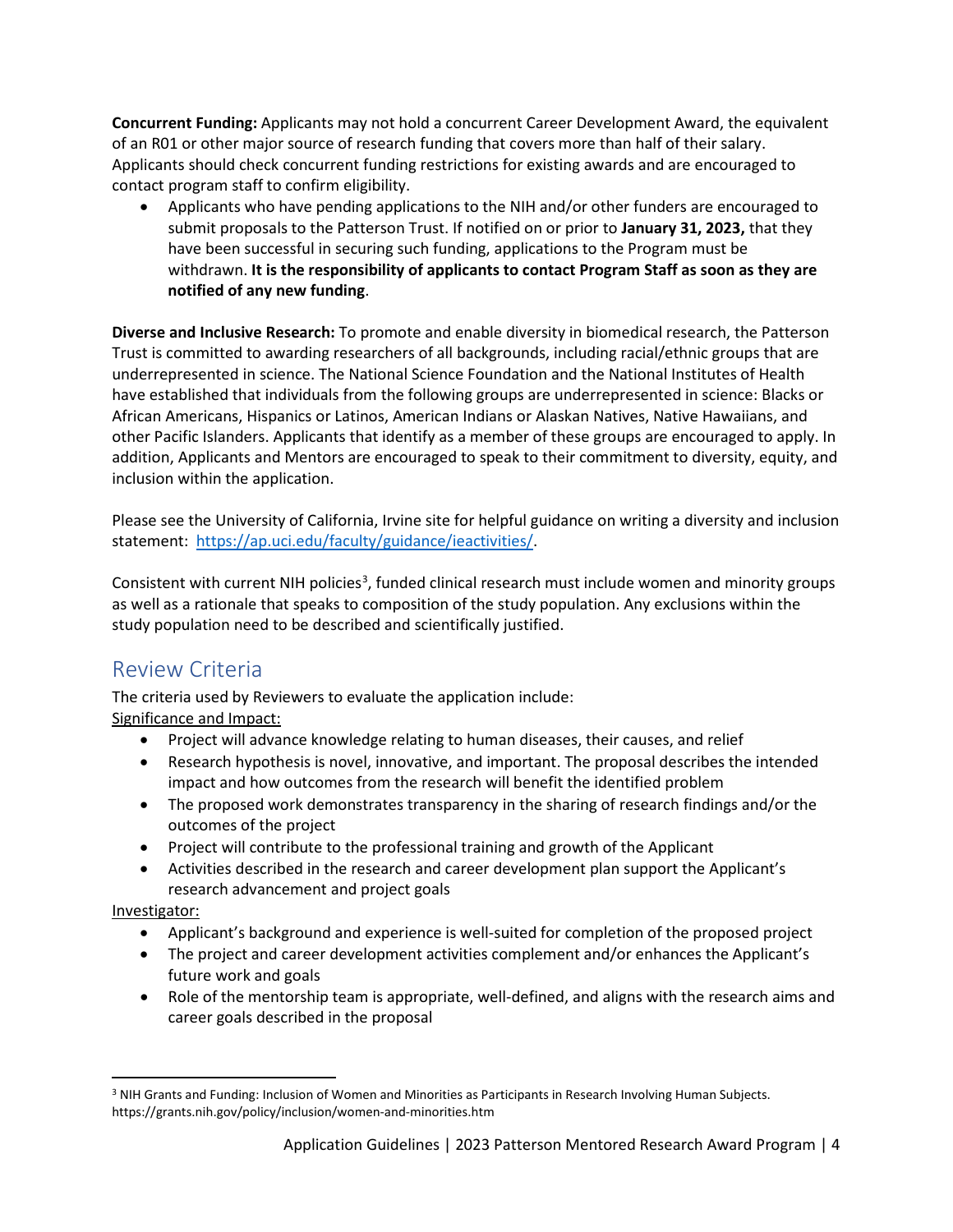- The Applicant has meaningfully contributed and engaged in activities that benefit the wider research community and shows a strong commitment to fostering a positive research culture, including activities that support a diverse, equitable, and inclusive research environment
- Strength of the Mentor's/Chair's/Division Chief's Letter of Support, and the degree of commitment to support the Applicant during the research period and in subsequent career transitions, including the Mentor's commitment to the Applicant's ownership of the project and resources for subsequent career transitions
- Strength of additional Letters of Recommendation

Project and Related Activities

- The proposed scope of work is a logical extension of the literature review
- Objectives are well conceived and realistic
- Research methodology, data collection, and analytical plan are feasible and appropriate to the proposal's aims
- Any recruitment plan for the study participants is appropriate and feasible and shows sensitivity towards the target population. Human subjects' protections and study participant inclusion are clear and justified
- Proposal suggests next steps in terms of positive, negative, or null results
- Activities described in the career development plan are directly related to the project completion and enhance the project effectiveness
- Timeline and budget are realistic and appropriate (including IRB approvals, if needed prior to funding start date)
- Scientific and budgetary overlap is not allowable. Any scientific or budgetary overlap with other current or pending support should be clearly described, including a plan to avoid duplication of funding.

# <span id="page-4-0"></span>Notification Schedule

Final notification to applicants will by November 2022. If available, critiques of the grant applications will be provided. Applicant ranking in the review process will not be provided.

| <b>Historical</b><br><b>Statistics</b> | 2017<br>Oct        | 2019<br>Feb         | 2020<br>Jan        | 2021<br>Jan         | 2022<br>Jan  |
|----------------------------------------|--------------------|---------------------|--------------------|---------------------|--------------|
| Submissions                            | 20                 | 24                  | 27                 | 34                  | 27           |
| Award                                  | <b>9 Patterson</b> | <b>12 Patterson</b> | <b>7</b> Patterson | <b>13 Patterson</b> | 11 Patterson |
| Recipients                             | 1 Seerv            | 1 Seerv             | <b>1 Seerv</b>     | 1 Seerv             | 1 Seerv      |

# <span id="page-4-1"></span>Historical Success Rate

Note: Historical program statistics provided may not be reflective of success rates for the current cycle, as the program has undergone significant revision.

# <span id="page-4-2"></span>Proposal Writing Tips

**Applicants are strongly encouraged to practice and work towards enhancing their grant writing in drafting their applications to maximize their chances of being funded.** Mentors should be actively engaged in the preparation of the proposal. *The writing of the proposal will not be directly assessed*; however, it is recognized that clarity of the writing enhances the ability of the reviewers to follow the logical progression of the proposal and assess the impact the work will have on human disease, the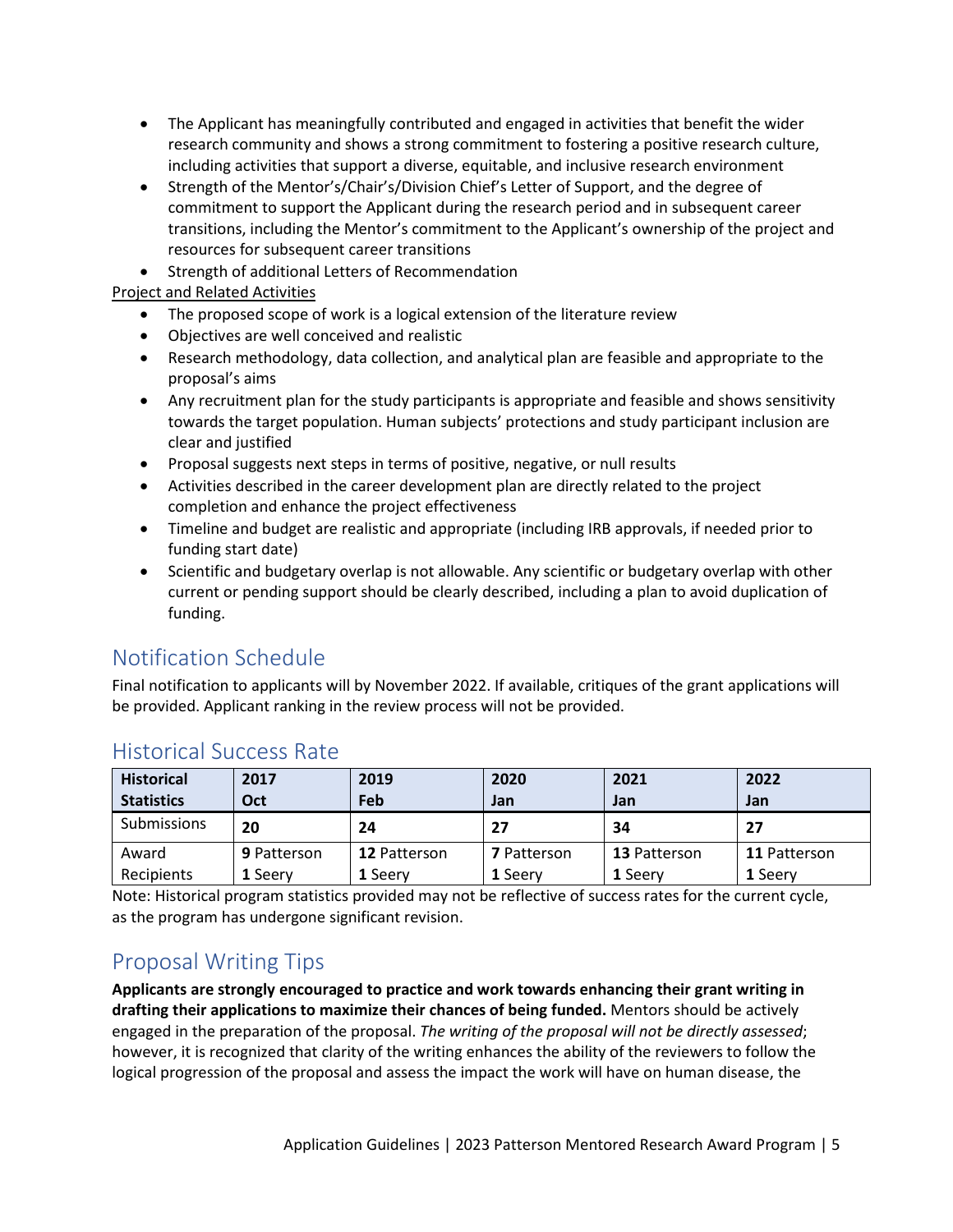applicant's qualifications, ability to conduct the proposed work, and support from the mentor/mentorship team.

The Review Committee is composed of a multi-disciplinary group of academic researchers and clinicians, with clinical research expertise, and the ability to assess a wide range of proposal topics.

Characteristics of a well-written proposal include the following:

- Funding via non-governmental agencies is different. Make sure the proposal is reflective of the program goals and review criteria.
- Tell the story and *sell* the proposed work; make sure the background outlines why the proposed questions are important to answer, and the proposed approach is promising.
- The language should be understandable to a general scientific audience. When jargon must be used, it is clearly explained, and complex technical points are put in context.
- Any other personnel included in the project should be clearly justified. Similarly, the composition and oversight of the mentorship team should be reflective of an applicant's research and career goals.
- Don't fall victim to proposing to complete too much work. Reflect on the timeline of the work to ensure it can be feasibly completed.
- Provide enough time to obtain feedback and allow for proofing prior to submission.

Applicants are encouraged to seek feedback on their proposals within their institutions. Examples of successful proposals can be found in the grant-writing tip sheets for NIH research grants. Institutions and colleagues may also be willing to provide examples of well-written and successful grant applications.

### **Suggested resources:**

Secrets to Writing a Winning Grant:<https://www.nature.com/articles/d41586-019-03914-5> NIH grant writing tips:

<https://www.nlm.nih.gov/ep/Tutorial.html>

<https://www.nimh.nih.gov/funding/grant-writing-and-application-process/grant-writing-tips.shtml> [https://grants.nih.gov/grants/how-to-apply-application-guide/format-and-write/write-your](https://grants.nih.gov/grants/how-to-apply-application-guide/format-and-write/write-your-application.htm#Important%20Writing%20Tips)[application.htm#Important%20Writing%20Tips](https://grants.nih.gov/grants/how-to-apply-application-guide/format-and-write/write-your-application.htm#Important%20Writing%20Tips)

# <span id="page-5-0"></span>Related Documents and Materials

Download and review the following items[: www.hria.org/tmf/Patterson](http://www.hria.org/tmf/Patterson)

- [Frequently Asked Questions](https://hria.org/wp-content/uploads/2021/06/Patterson-Frequently-Asked-Questions-2023-2025.pdf)
- [Application Forms](https://view.officeapps.live.com/op/view.aspx?src=https%3A%2F%2Fhria.org%2Fwp-content%2Fuploads%2F2021%2F06%2FPatterson-Application-Forms-2023-1.docx&wdOrigin=BROWSELINK)
- [Program Budget and Other Support Form](https://view.officeapps.live.com/op/view.aspx?src=https%3A%2F%2Fhria.org%2Fwp-content%2Fuploads%2F2021%2F06%2FPatterson-Program-Budget-and-Other-Support-Form-2.xlsx&wdOrigin=BROWSELINK)
- [Application Checklist](https://hria.org/wp-content/uploads/2021/06/Patterson-Application-Checklist-2023-1.pdf)

### **Direct any Questions to Program Staff:**

[PattersonAwards@hria.org](mailto:PattersonAwards@hria.org)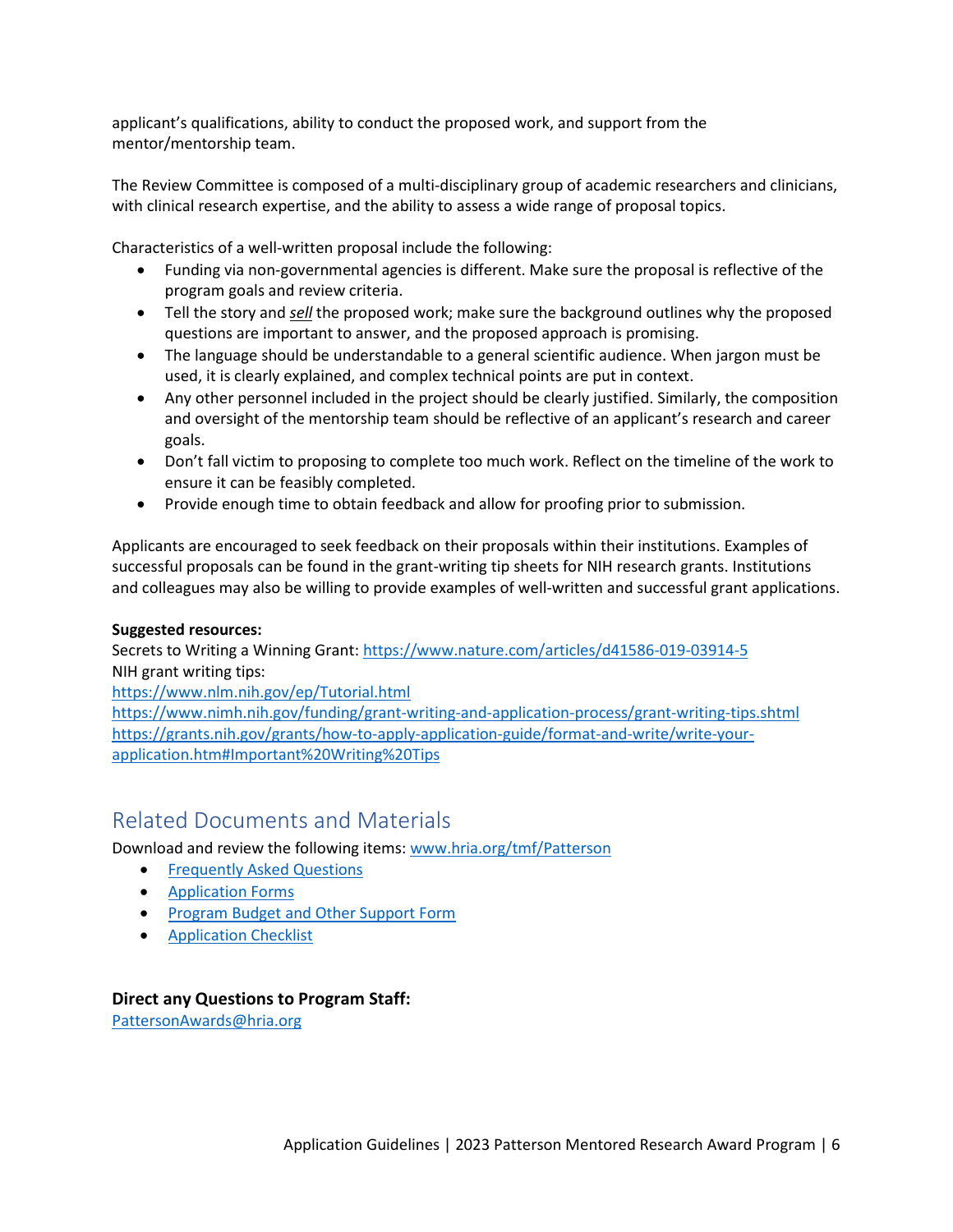# <span id="page-6-0"></span>Application Instructions

**Deadline:** Tuesday, August 16, 2022 at 12:00 PM, U.S. Eastern Time

# Online Portal:

**Use this link to begin a NEW application:** [https://www.grantrequest.com/SID\\_738?SA=SNA&FID=35341](https://www.grantrequest.com/SID_738?SA=SNA&FID=35341) **Return to** a **SAVED application:** [https://www.GrantRequest.com/SID\\_738?SA=AM](https://www.grantrequest.com/SID_738?SA=AM)

### **Sharing/Transferring your application with your Institutional Representative(s) for Certification**

- $\circ$  The Applicant is considered the "Owner" of this request. The Applicant/Owner share the application with their Institutional Contacts, such as OSP and Finance, by "transferring ownership" temporarily to complete the online form
- o Transfer takes place on the applicant's account page [https://www.GrantRequest.com/SID\\_738?SA=AM](https://www.grantrequest.com/SID_738?SA=AM)
- o All contacts must have an Account to share applications
- o New users will Create an Account with their own email and password
- o Use the transfer icon under the **Action** heading to transfer ownership
- $\circ$  The Institutional Representative must transfer ownership back to the Applicant prior to submission

# Online Application Form:

The following sections must be completed within the online application form:

- **Institutions Tax ID Number**
- $\Box$  **Eligibility Quiz:** Applicants must confirm that they meet the eligibility requirements as stated in the Guidelines.
- **Applicant Data:** This includes Applicant Institution, Contact Information, Demographic and Educational background information, ORCID identification number (if available).
- **Project:** Project Title, Keywords, Project Summary, Non-technical Summary and Experimental System(s), Key Tools and Techniques Utilized
- **Mentor**/Chair/Division Chief Information
- **Letters of Recommendation**: Using the online request system, request three (3) confidential letters of recommendation from your Mentor, Chair or Division Chair, and two additional recommenders of your choice.

*Please Note*: It is the responsibility of the Applicant to obtain these three (3) letters prior to the Application Deadline. Members of the Review Committees give considerable weight to these letters. Please notify your Recommenders early in the application process to allow them sufficient time to prepare your letter. It is advisable that you begin an online application immediately, enter the names and emails of your Mentor/Chair/Division Chair and two recommenders and then send each the email request from the online system. Please confirm with your recommenders that they have received your request. For additional instructions regarding the monitoring and upload of letters, please see the troubleshooting steps below.

- **Attachments:** Two Uploads are required. See instructions below.
	- o Application document (PDF) please name as "LastName, FirstName.pdf"
	- $\circ$  Budget and Other Support Form please name as "LastName, FirstName Budget.xlsx"

**Download the Application Forms and templates:** [www.hria.org/tmf/Patterson](http://www.hria.org/tmf/Patterson)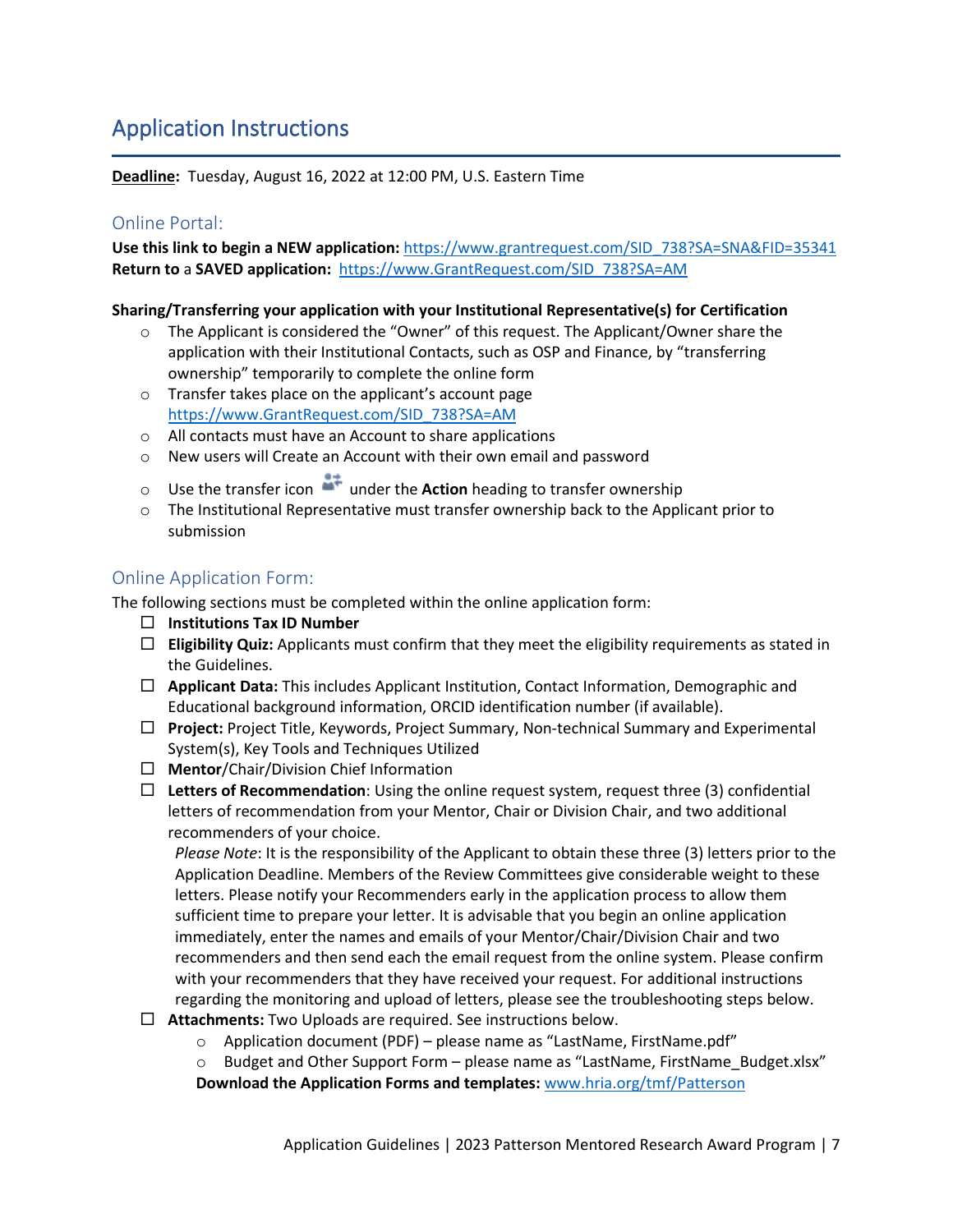#### **Application Document (PDF)**

**Instructions:** This document includes some of the same information that is submitted in the online form. However, the proposal sections listed below must be combined and converted into one PDF file and uploaded in the online application. This document does not include the three (3) required confidential letters of recommendation, which will be appended separately by HRiA staff upon receipt. Name this document "LastName, FirstName.pdf" (for example: Smith, Jane.pdf).

The required Application Forms containing templates for the following sections can be found in a separate MS Word document located a[t www.hria.org/tmf/Patterson.](http://www.hria.org/tmf/Patterson)

Include all items in the following order:

1. **Application Face Sheet:** (page 1) The Face Sheet must be completed and signed, and the contents of the application confirmed by the Applicant, Mentor/Chair/Division Chief, and the Office of Sponsored Programs or the Institutional Officer administratively responsible for research oversight.

The acknowledgement of the Applicant and Mentor/Chair/Division Chief on the Face Sheet will confirm responsibility for obtaining any required human subjects (IRB) and other institutional approvals. In addition, the Mentor's/Chair/Division Chief's and Institutional Officer's acknowledgement will confirm that all eligibility requirements have been met. Endorsement by the Institutional Officer also confirms that the Institution will commit to appropriate oversight if the project is funded.

- 2. **Table of Contents:** Follow the Table of Contents and number all pages.
- 3. **Applicant Eligibility, Research Experience, and Career Trajectory:** Complete the form according to the instructions. The Career Trajectory section is optional.
- 4. **Contributions to Research Community and Promotion of Positive Research Culture:** Complete the form according to the instructions. Each section should be limited to 100 words or less.
- 5. **Research Project Title, Summary, and Performance Sites:** Complete the form according to the instructions at the top of that page. This summary will be posted on our website if the project is funded *(maximum of 300 words)*.
- 6. **Non-Technical Summary:** Prepare a lay-language description of the proposed research that can be understood by the general public *(maximum of 350 words)*.
- 7. **Applicant's Biosketch:** Use the current NIH Biographical Sketch form. We recommend using SciENcv software to generate the biosketch [\(http://www.ncbi.nlm.nih.gov/sciencv/\)](http://www.ncbi.nlm.nih.gov/sciencv/). *(maximum 6 pages)*
- 8. **Mentor's, Chair or Division Chief's Biosketch:** Use the current NIH Biographical Sketch form and forward this document to the Applicant for inclusion in her/his document upload. *(maximum 6 pages)*
- 9. **Research Proposal** *(maximum of 5 pages, not including Human Subjects Section and References)*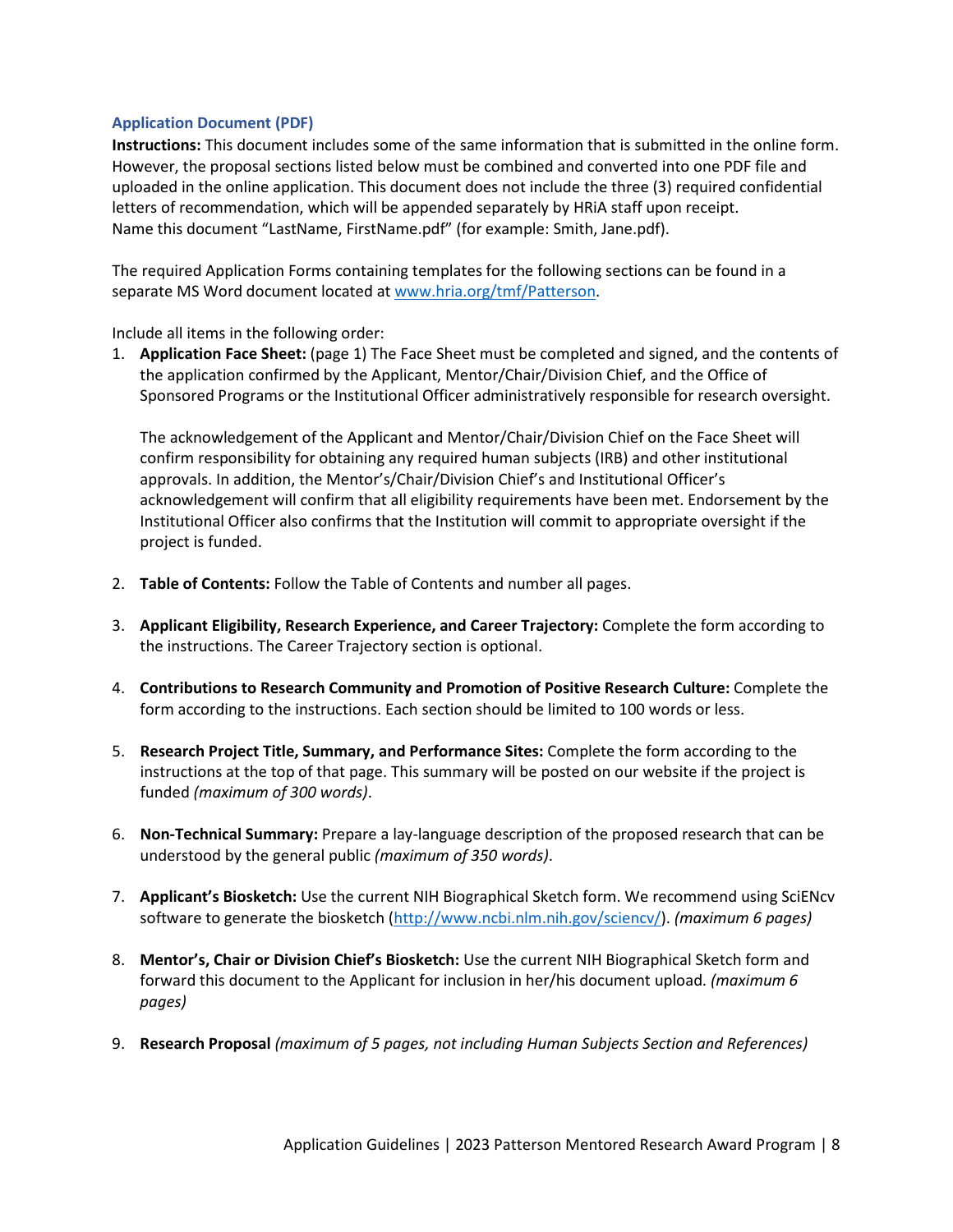Research Proposal Format: Arial 11 font and size must be used in the text of the research proposal section. Use single spacing within paragraphs, double spacing between paragraphs, and one-inch margins on all four sides. Any figures, graphs, tables or images may use an 8 point-font size and must be included within the page limit. Supplementary material (e.g. reprints of publications, appendices, and additional data are not permitted. Include the Applicant's name at the top of each page.

Proposal components:

- Specific Aims
- Background and Significance
- Preliminary Data *(if available)*
- Research Design, Experimental Methods, and Analytical Plan
- Research Limitations and Contingencies
- Expected Outcomes and Future Directions
- Human Subjects *(if applicable)*
- References

Research involving Human Subjects must include the possible risks of the study as well as steps planned to protect patient safety. Justification for the sample size included in the research design must be provided. Consistent with current NIH policies<sup>[4](#page-8-0)</sup>, funded clinical research must include women and minority groups as well as a rationale that speaks to composition of the study population. Any exclusions within the study population need to be described and scientifically justified.

### 10. **Research and Career Development Plan** (*maximum of 1 page- Not included in Research Proposal page limit*):

Create a table that outlines the project timeline, milestones, related research/career development activities, and mentor(s) contributions associated with the proposed specific aims, overall project goals, and other activities.

### 11. **Project Ownership Plan** *(maximum of 350 words)*

12. **Letters of Collaboration** *(if applicable, maximum of one page):* Collaboration letters must be forwarded to the Applicant for inclusion in the uploaded document. These are brief letters addressing the nature of the collaboration and the role of the Collaborator. Do not include the Collaborator's C.V.

### 13. **Program Budget and Other Support Form:**

The budget should be uploaded both as an Excel document in the online portal and converted to a PDF and included as the final section of the PDF Application Document. For instructions on converting the budget to a PDF see [this document.](https://hria.org/wp-content/uploads/2021/06/Merging-Budgets-to-Proposals-Applicant-Instructions.pdf) Complete the following sections using the Budget template provided at (website):

*a.* Budget, Summary, and Justification: Complete the Budget Form for the Award Period. Detailed instructions can be found on the first tab of the spreadsheet. Detailed Year 1 and 2 tabs should be completed to reflect only the amount needed to conduct the proposed

<span id="page-8-0"></span><sup>4</sup> NIH Grants and Funding: Inclusion of Women and Minorities as Participants in Research Involving Human Subjects. https://grants.nih.gov/policy/inclusion/women-and-minorities.htm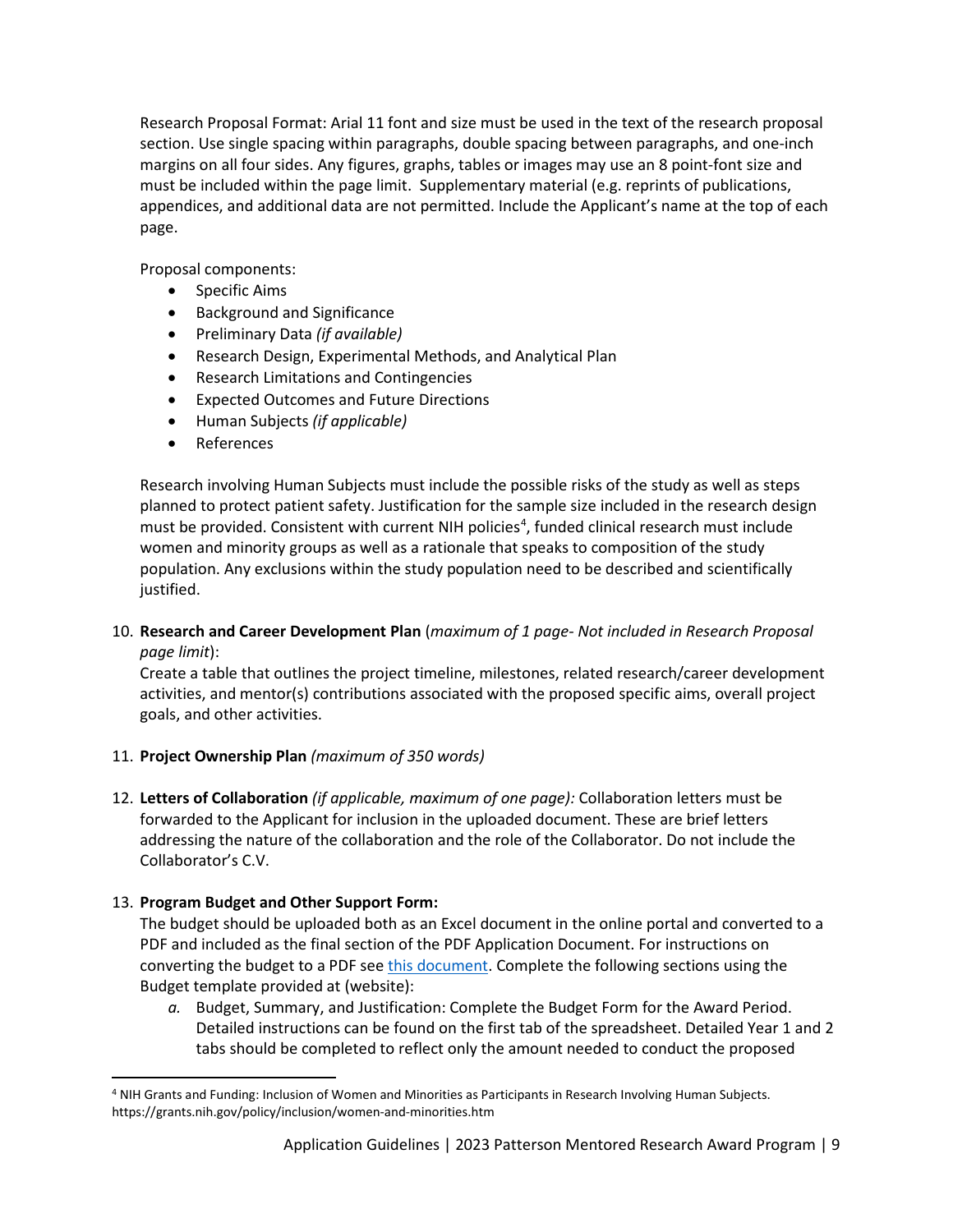research. All applicants must demonstrate sufficient salary support to protect 70% time (with clinical responsibilities) or 90% time (without clinical responsibilities) for research. Patterson Trust Award funds may be used for salary support, research supplies and certain ancillary costs specific to the Applicant's project. *Indirect costs are not allowed (se[e Terms of](#page-13-0)  [the Award\)](#page-13-0).*

Justification for all budgeted items must be explained on the associated Narrative Justification tab. Please note that the Summary tab will be auto populated by information provided within the Detailed Year 1 & 2 tabs. Should there be any errors on the sheet, please contact program staff.

- b. Current and Pending Support: Complete the Current and Pending Support tab.
- Duplication of funding is not allowable. PI/Applicant should list all active and pending support, addressing potential overlap (if any) associated with the current proposed specific aims. If the research project is supported by other funding sources, a plan must be provided outlining how duplication of funding will be avoided.
- Other Support includes all financial resources, whether Federal, non-Federal, commercial, or institutional, available in direct support of an individual's research endeavors, including but not limited to research grants, cooperative agreements, contracts, and/or institutional awards. Training awards, prizes, or gifts do not need to be included.
- Effort devoted to projects must be measured as a percentage and indicated for each project.
- If applicable, please also provide grant overlap for co-investigator's/key personnel.

# Letters of Recommendation: (submitted confidentially online)

14. **Mentor's, Chair's or Division Chief's Letter of Recommendation** *(maximum of three pages and submitted confidentially through the online application system)*:

### Mentorship Team Participants

The Applicant must name a primary mentor who will guide the candidate in planning, directing, monitoring, and executing the proposed project. The Applicant may also nominate Co-Mentors as appropriate to the goals of the project.

Mentor, Chair or Division Chief – Primary Mentor with an established and active research program. Mentors/Chairs/Division Chiefs will provide leadership to the project PI and oversee the mentorship plan.

Co-Mentor(s) – The role(s) of any Co-Mentors with specific areas of expertise included on the project will describe how they will coordinate the mentoring of the candidate and provide adequate and appropriate capacity towards productive collaboration with the candidate. If any Co-Mentor is not located at the sponsoring institution, a statement should be provided describing the mechanism(s) and frequency of communication with the candidate, including the frequency of face-to-face meetings.

The Primary Mentor will supply in the Letter of Support:

- **Applicant Qualifications:** Describe Applicant's research background and/or prior training and how the current project builds upon prior research efforts in their commitment to health-related research. Please include the following as it relates to the Applicant:
	- o Scientific background/training
	- o Research ability/potential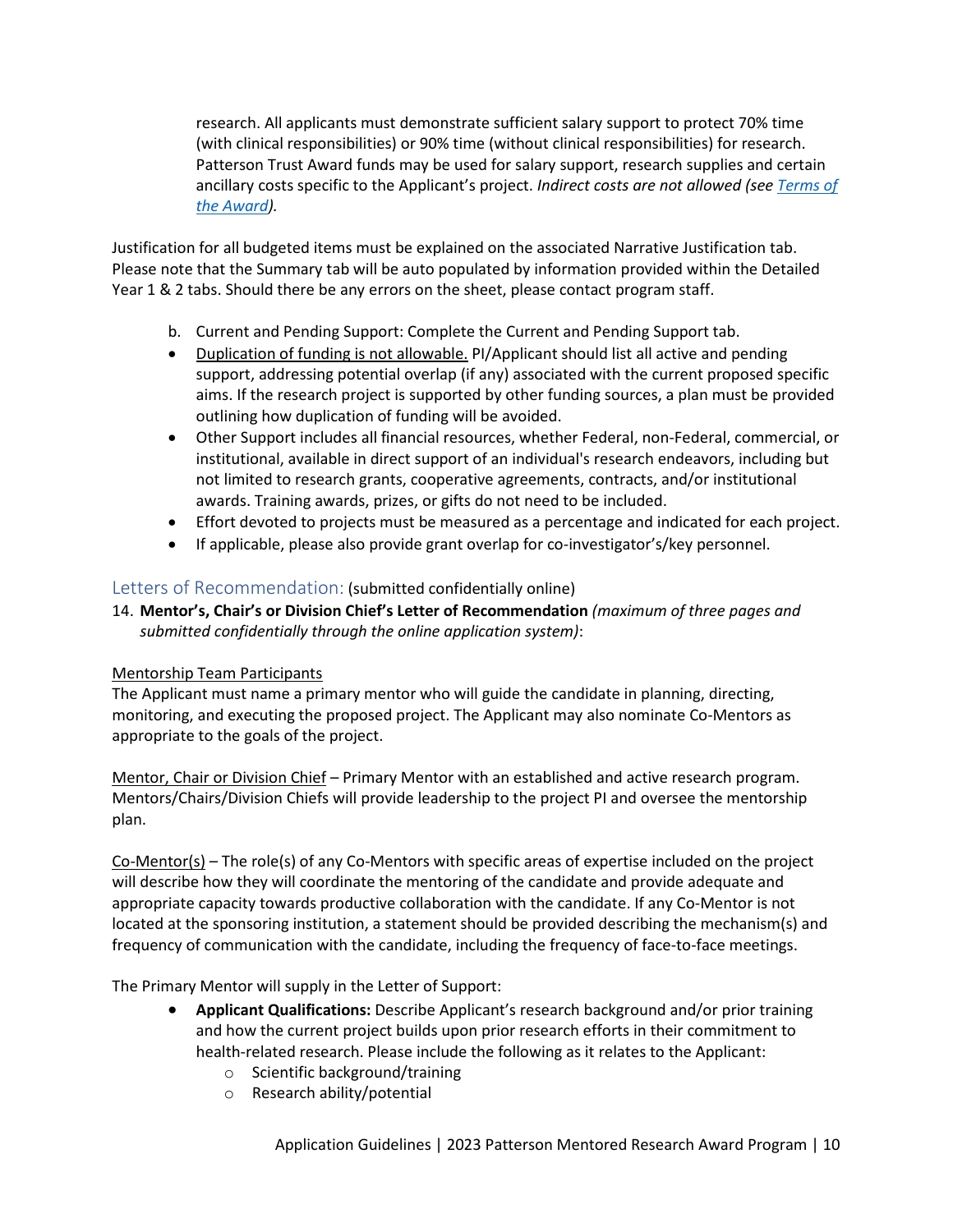- o Self-reliance/independence
- o Critical thinking skills
- **Eligibility:** Confirm the Applicant's eligibility for the award; that they have completed the required amount of postdoctoral (or equivalent) research experience and/or completed clinical training by the award start date and can commit the expected time to research. If the Applicant has indicated any pauses to research experience, the mentor should comment and confirm, if applicable.
- **Mentorship Plan:** Provide a clear mentorship plan stating why the mentor has taken on this role for the applicant and how the Mentor will be involved in the planning, execution, and supervision of the proposed research, and use their professional and scientific knowledge to support that the Applicant to further develop their scientific career and promote their independence. It is encouraged that the Mentor reference the Applicant's Research and Career Development Plan.
- **Mentorship Team:** If the applicant has a mentorship team overseeing their research project, roles of each member of the mentorship team should be described in this section. Provide assurance that appropriate time and support will be available for any proposed mentor(s) and/or other staff consistent with the career development plan (biosketches are not required for all members of the team).
- **Research Environment:** Provide a description of how the research environment (department and laboratory environment) is supporting diversity and inclusion, and a positive research culture to advance science.
- **Institutional Support:** Include a brief description of the institutional support available that confirms that the candidate will have access to appropriate office and laboratory space, equipment, and other resources and facilities (including access to clinical and/or other research populations) to carry out the proposed research plan.
- **Project Ownership:** Include a statement that describes what part of the proposed project belongs to the applicant, and state that the applicant will have overall responsibility for, and ownership of, this portion of the project and be able to take this portion of the project to an independent research position. The applicant may use this project to pursue additional grant funding, and that the mentor will not compete with the applicant on the project that is "owned" by the applicant.
- 15. **Two Additional Letters of Recommendation** *(maximum of two (2) pages per letter and submitted confidentially through the online application system)*. Additional letters of recommendation may be provided by any individual that is able to speak to the Applicant's research potential:
	- Describe the recommender's association with the Applicant.
	- Describe Applicant's research background and how the current project builds upon prior research efforts in their commitment to health-related research. Please include the following as it related to the Applicant:
		- o Scientific background/training
		- o Research ability/potential
		- o Self-reliance/independence
		- o Critical thinking skills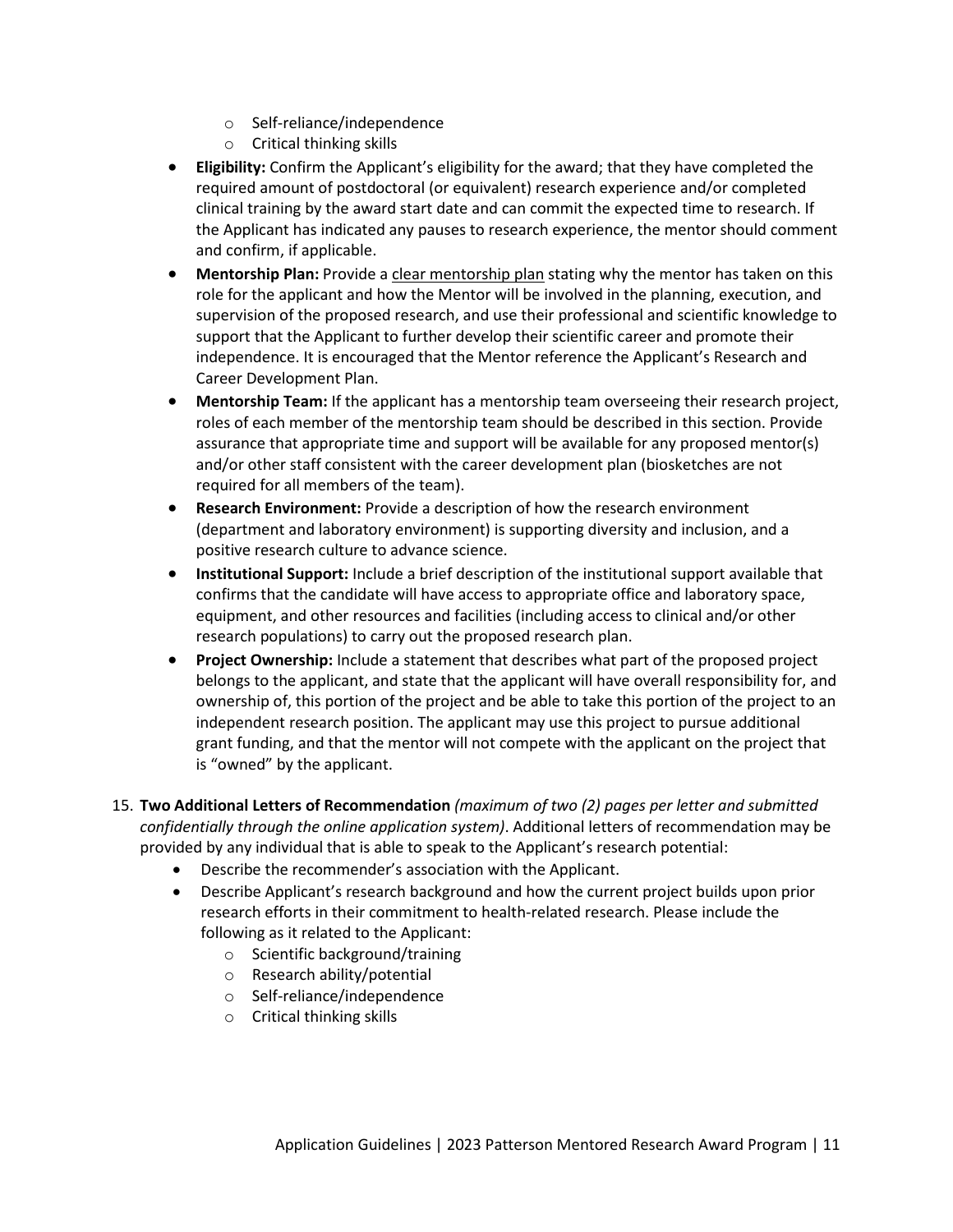We are all working to reduce bias, and letters are sometimes biased in ways that systematically disadvantage people based on race and/or gender. As letters are being prepared, we have provided a table that provides suggestions for letter writing to help avoid bias as modeled after the University of Arizona's guidance on this topic.

| Mention research &<br>publications | Letters of reference for men are more likely to mention publications<br>and to have multiple references to research. Put these critical<br>accomplishments in every letter.                                                                                                        |
|------------------------------------|------------------------------------------------------------------------------------------------------------------------------------------------------------------------------------------------------------------------------------------------------------------------------------|
| Don't stop too soon                | On average, letters for women are shorter and more likely to make a<br>minimal assurance ('she can do the job') rather than a ringing<br>endorsement ('she is the best for the job').                                                                                              |
| We all share bias                  | Unconscious gender bias isn't exclusively a male problem. Research<br>shows that women are as susceptible to these common pitfalls as<br>men.                                                                                                                                      |
| Keep it professional               | Avoid gratuitous references to personal life and make sure you use<br>formal titles and surnames for both men and women.                                                                                                                                                           |
| Stay away from stereotypes         | Do not invoke negative stereotypes even indirectly ('she is not<br>emotional'). Be careful evoking even positive gender stereotypes<br>('caring', 'compassionate', 'helpful'), as even these can potentially<br>hurt a candidate.                                                  |
| Be careful raising doubt           | Honest letters are crucial, but negative or irrelevant comments, such<br>as 'challenging personality' or 'I have confidence that she will<br>become better than average' are twice as common in letters for<br>female applicants. Don't add doubt unless it is strictly necessary. |

IMPORTANT: It is the Applicant's responsibility to monitor the status of the online recommendations prior to the application deadline. Applicants will not be able to complete the application process if the letters are not submitted. See the information below on how to request Letters of Recommendation and troubleshooting steps for using our online system.

We are available to ensure the timely submission of your application and can help with any questions or concerns. Late submissions will be rejected.

# **HRiA is committed to making our resources accessible to everyone. If you require an accommodation or service to access our resources, please contact Program Staff.**

Direct any Questions to Program Staff: [PattersonAwards@hria.org](mailto:PattersonAwards@hria.org)

*(5.2022)*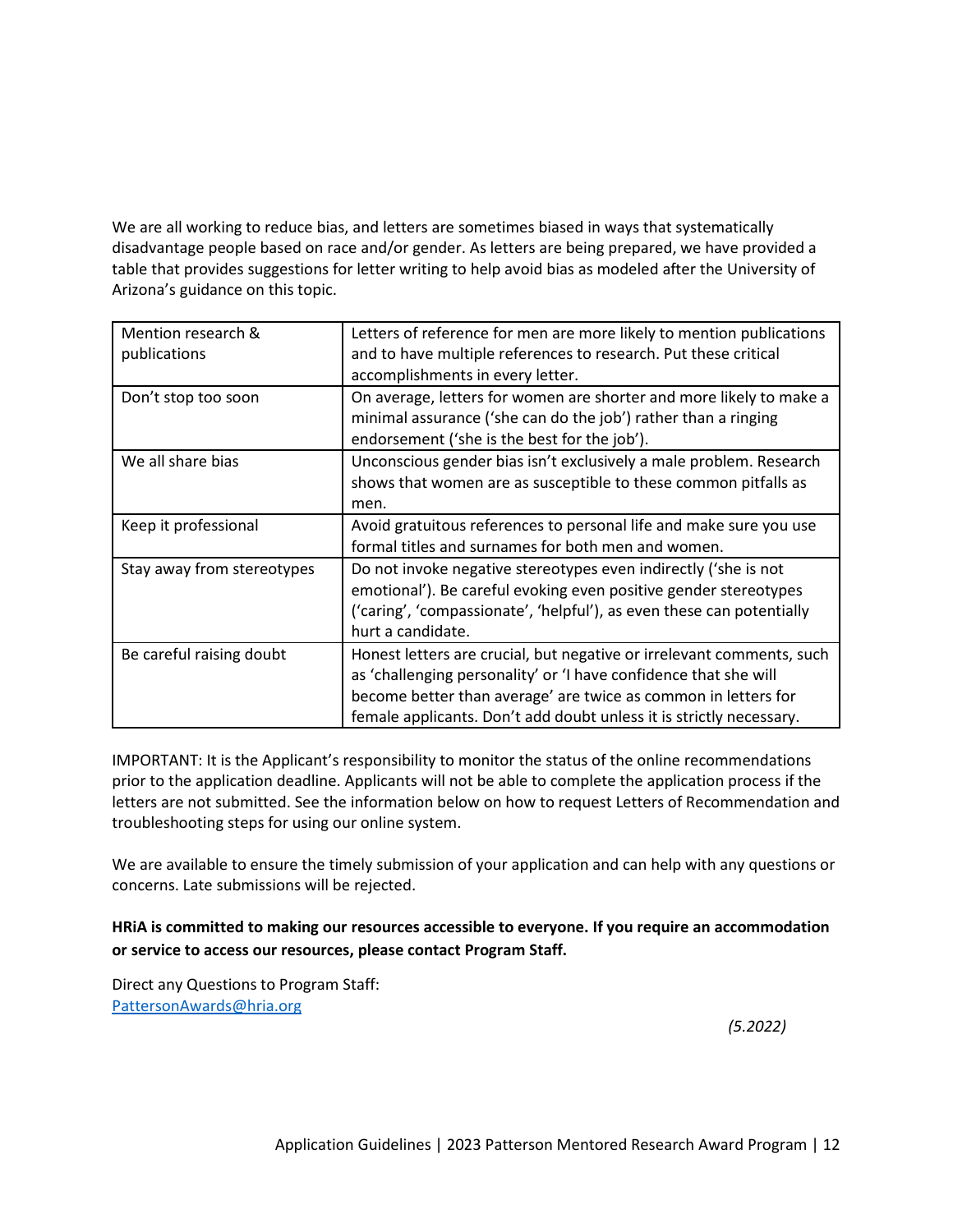# Requesting Confidential Letters of Recommendation

### THREE confidential letters

1) your Mentor, Chair or Division Chief

- 2) your choice of two additional Recommenders
	- $\Box$  Applicant sends email via the online application system to each Recommender
	- $\Box$  The Recommenders must use the link provided in the email request to upload the confidential letters
	- $\Box$  Recommenders provide official letters recommendation
	- $\Box$  Application is ready of submission

### **Instructions for Sending an Email Request to each Recommender:**

- On the "Recommenders" page of your application, input the Recommenders names and emails.
- Check the "Write and Send Email" box for the specific individual you are contacting. (Note: the form default is to have all the "Send Email" boxes checked so make sure you uncheck the others until you are ready to draft each individual message).
- Click on the "Send" button.
- This will bring you to the "Notify Selected Recommenders" page. Customize the subject line and draft your email message for each Recommender with your request.
- Click on the "Email and Send" button again. This will send the email to your selected Recommender. Included in the sent email is an automatically generated link that will allow him/her to upload their confidential letter.
- After sending your email, you will be redirected back to the "Recommenders" page.
- The Recommenders must use the link provided in the email request and log in using the email address to which your request was sent.
- Letters must be in PDF format on institutional letterhead and must not be password protected.
- When the Recommenders submit their letters, they will become part of your application. You may log into your My Account page [\(https://www.grantrequest.com/SID\\_738/?SA=AM\)](https://www.grantrequest.com/SID_738/?SA=AM) to view the status of these letters. The files will appear on this page, but you will not be able to open or read them.
- Notify your Recommenders to expect the email request. If you experience any issues or your Recommenders do not receive the email(s) from the online system within the same day as the request, or have difficulty uploading the letters, refer to the troubleshooting steps below as a first step before contacting Program Staff.

### **Troubleshooting steps:**

- 1) Remove and re-add Recommender email to generate new link. Recommender should check their Spam or Junk Folder for the email link.
- 2) Safe list the system email [Mail@grantapplication.com](mailto:Mail@grantapplication.com) to prevent the email from looking like Spam or Junk mail. Helpful link regarding Safe listing: <http://email.about.com/od/outlooktips/qt/et092904.htm>
- 3) Re-send the request utilizing a personal email (non-institutional) for the recommender.
- 4) Return to your Account link to see that letters have been uploaded and you are ready to submit: [https://www.grantrequest.com/SID\\_738?SA=AM](https://www.grantrequest.com/SID_738?SA=AM)

If the troubleshooting steps above do not work, please contact Program Staff at: [PattersonAwards@hria.org](mailto:PattersonAwards@hria.org)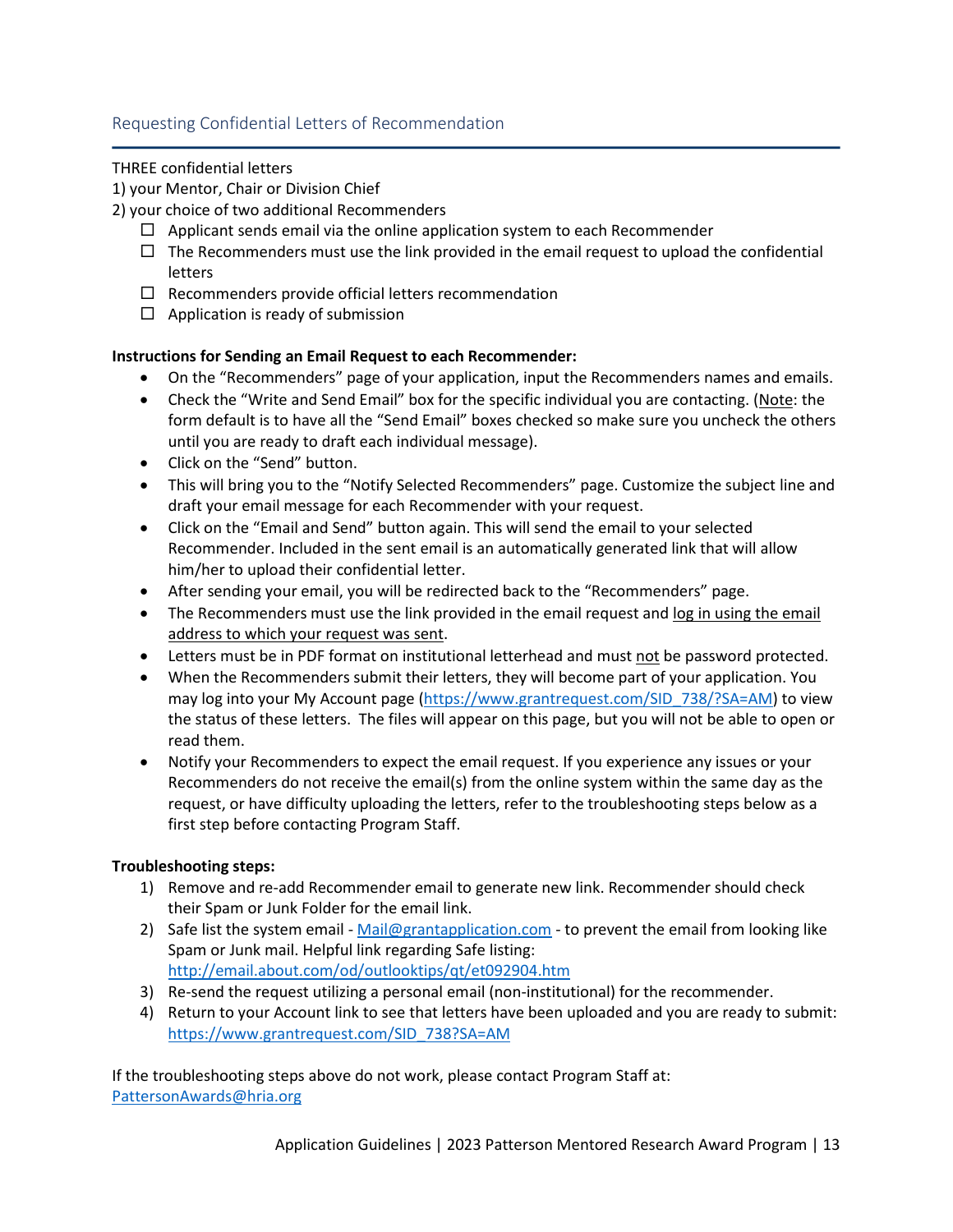# <span id="page-13-0"></span>Terms of the Award

**Program Overview and Statement of Purpose:** The Robert E. Leet and Clara Guthrie Patterson Trust was created in 1980 to support research "relating to human diseases, their causes and relief." As steward of the Patterson Trust, Bank of America, Private Bank (the Funder) works with Health Resources in Action (the Administrator) to support the most qualified Applicants working in patient-oriented clinical, health services or policy research. HRiA is a non-profit organization in Boston, MA that advances public health and medical research.

**Award Amount and Funding Period**: Two-Year Awards totaling \$200,000 will be made for the funding period of January 31, 2023 – January 30, 2025. Recipients may postpone the start date for up to three months without a formal request. Longer delays must be approved by the Administrator. A delayed start date will not reduce the total award period but will adjust the schedule out to include the entire period.

Awards are made to non-profit, academic, medical, or research institutions (the "Institution") within the states of Connecticut, New Jersey and Rhode Island on behalf of the Award Recipients (the "Recipient"). The Institution is responsible for the administrative and financial management of the project, including any subcontracts, and maintaining adequate supporting records and receipts of expenditures.

**COVID-19 Related Research Disturbances:** Upon award funding recommendation notification, the Recipient or recommended principal investigator ("PI") if not the Recipient and the Institution shall confirm that the Recipient's laboratory (and any laboratories/facilities/staff included in the proposed Project) will be operational, and able to start the work described in the Project's research proposal by funding start date or within the standard three (3) month delayed start timeframe. Start dates beyond the three (3) month timeframe will be considered with assurances from the Institution.

**Institutional Assurances**: Recipients must adhere to all federal, state, and local regulations regarding the use of human subjects or biologic samples including informed consent, radioactive or hazardous materials, and recombinant DNA, when appropriate in this Project. It is the responsibility of the Recipient's Institution to ensure that all human subjects and other required institutional approvals (IRB, other) are in place prior to releasing any award funds. The signatures of the Authorized Institutional Representative on the Application Face Sheet and the Institutional Officer on the "Institutional Officer Acceptance Agreement" confirm this oversight.

**Liability:** Each party shall be responsible for its negligent acts or omissions and the negligent acts or omissions of its employees, officers, agents, or directors, to the extent allowed by law.

**Research Misconduct:** Institution certifies that it has established administrative policies as required by Public Health Service Policies on Research Misconduct, 42 CFR § 93, and will comply with the policies and requirements (collectively the "Policy") set forth therein. In the unlikely event that an Award Recipient is involved in an investigation of research and/or financial misconduct directly related to this Award, he or she will be subject to the procedures in place at the Institution as applicable. The Institution must notify the Administrator of both the investigation and the procedures that the Institution will follow. According to the Policy, research misconduct is defined as the "fabrication, falsification, or plagiarism in proposing, performing, or reviewing research, or in reporting research results. It does not include honest error or difference of opinion."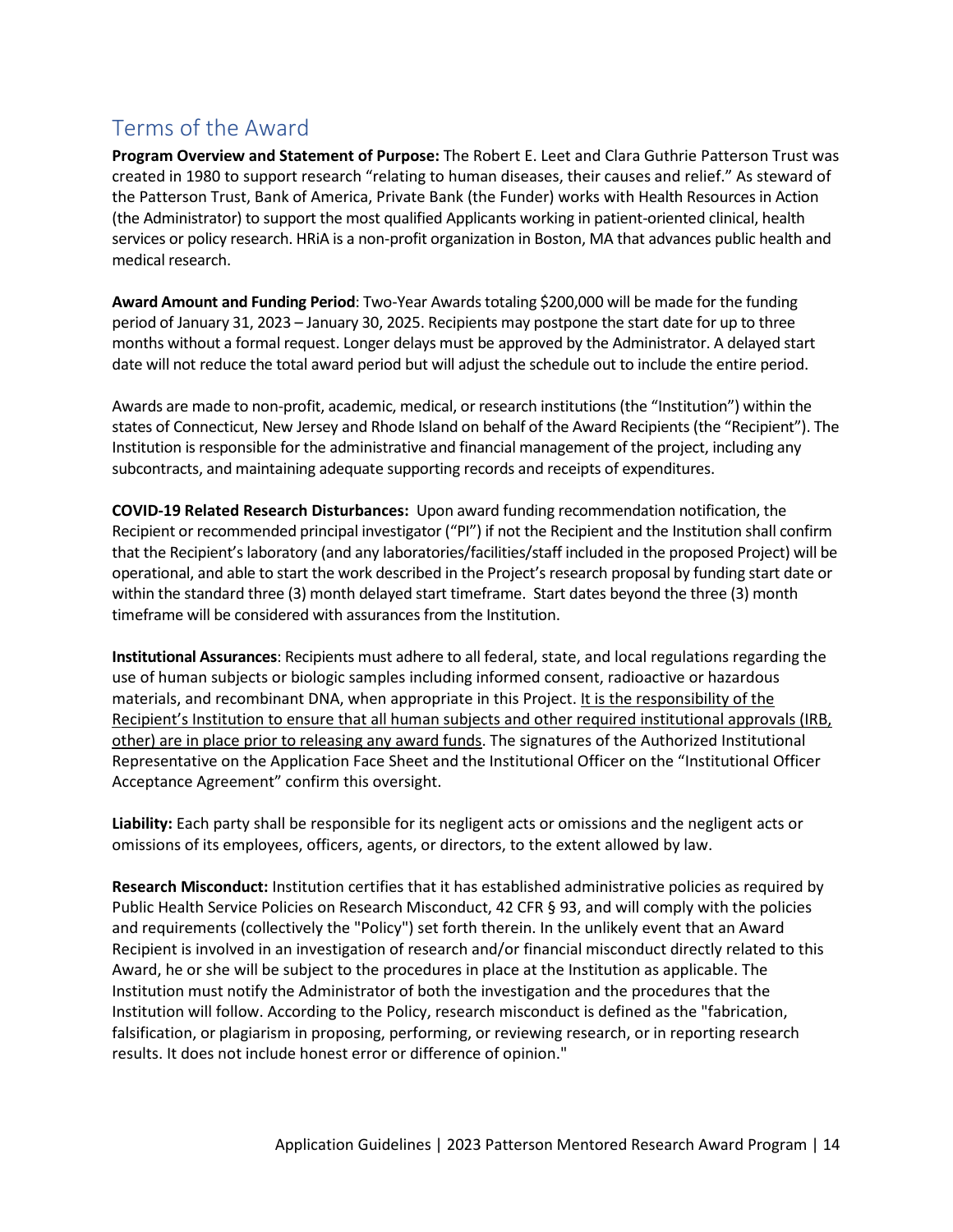To the extent legally permissible, the Institution must notify the Administrator of a finding of research and/or financial misconduct related to the Award and may affect the Recipient's continued eligibility for support under this Program.

**Other Funding:** Neither the Institution nor the Award Recipient will accept funding from another source which will result in an overlap of funding for this funded project or result in greater than 100% effort of the Award Recipient or Key Personnel. The Institution and the Award Recipient are responsible for determining whether acceptance of this Award will jeopardize support they may receive from other sources and ensuring that the Award Recipient has the capacity required to perform the research within the proposed timeline. The Recipient will immediately report to the Administrator any additional funding for activities related to this Award.

An NIH K Award (i.e. K08, K23, K99/R00), R01 or equivalent grant, awarded to the Recipient, cannot supplement the Award. In all circumstances, The Administrator must be notified of the receipt of additional funding at least 30 days prior to that Award start date. If such a grant is received prior to the start of funding, the application must be withdrawn and if the grant is awarded during the Award period, the Funder reserves the right to terminate the Award on a case-by-case basis. In the case of Award termination, any unexpended funds remaining from the Award must be returned to the Administrator or the Funder.

**Financial Responsibilities of Award Recipient Institution**: The Institution will keep systematic records of all expenditures relating to this Award. Vouchers consisting of bills, invoices, cancelled checks, receipts, etc. will be retained by the Institution for three (3) years after the close of the Award period and will be available for inspection by representatives of the Funder during normal business hours and upon reasonable notice throughout this period. The Funder may, at its expense, examine, audit, or have audited the records of the Institution insofar as they relate to activities supported by this Award.

**Use of the Award Funds**: The laws of the United States place certain restrictions on the way funds awarded by charitable trusts and foundations may be expended. **Award funds and any interest earned may be used only for the research project and budget as submitted in the Recipient's Project proposal**. Funds may not be expended for any other purpose without the prior written approval of the Administrator.

The Recipient Institution must exercise proper stewardship over award funds and ensure that costs charged to the award are allowable, allocable, reasonable, necessary, and consistently applied in line with the Project's accepted proposal and budget. The Institution shall be liable for reimbursement to the Funder of any award funds associated with any inappropriate or unauthorized expenditures or fraudulent or improper conduct involving the use of award funds. The grant monies which have been awarded, including any interest earned therein, may only be used for the purposes stated in this Agreement.

Expenses eligible for support include the Recipient's salary and fringe benefits; salaries and fringe benefits of personnel essential to the Project for only their work as it directly relates to the Project; publication of scientific data; travel to scientific meetings; laboratory and data processing supplies; and other direct expenses such as equipment essential to the Project. Award funds may only be used for salaries in proportion to the percent effort on the Project. However, percent effort may exceed the percent of total remuneration requested.

Funds may not be used to support the Mentor's of Division Chief's salary. In addition, funds may not be used for new construction, the renovation of existing facilities, fundraising projects, or endowments. Funds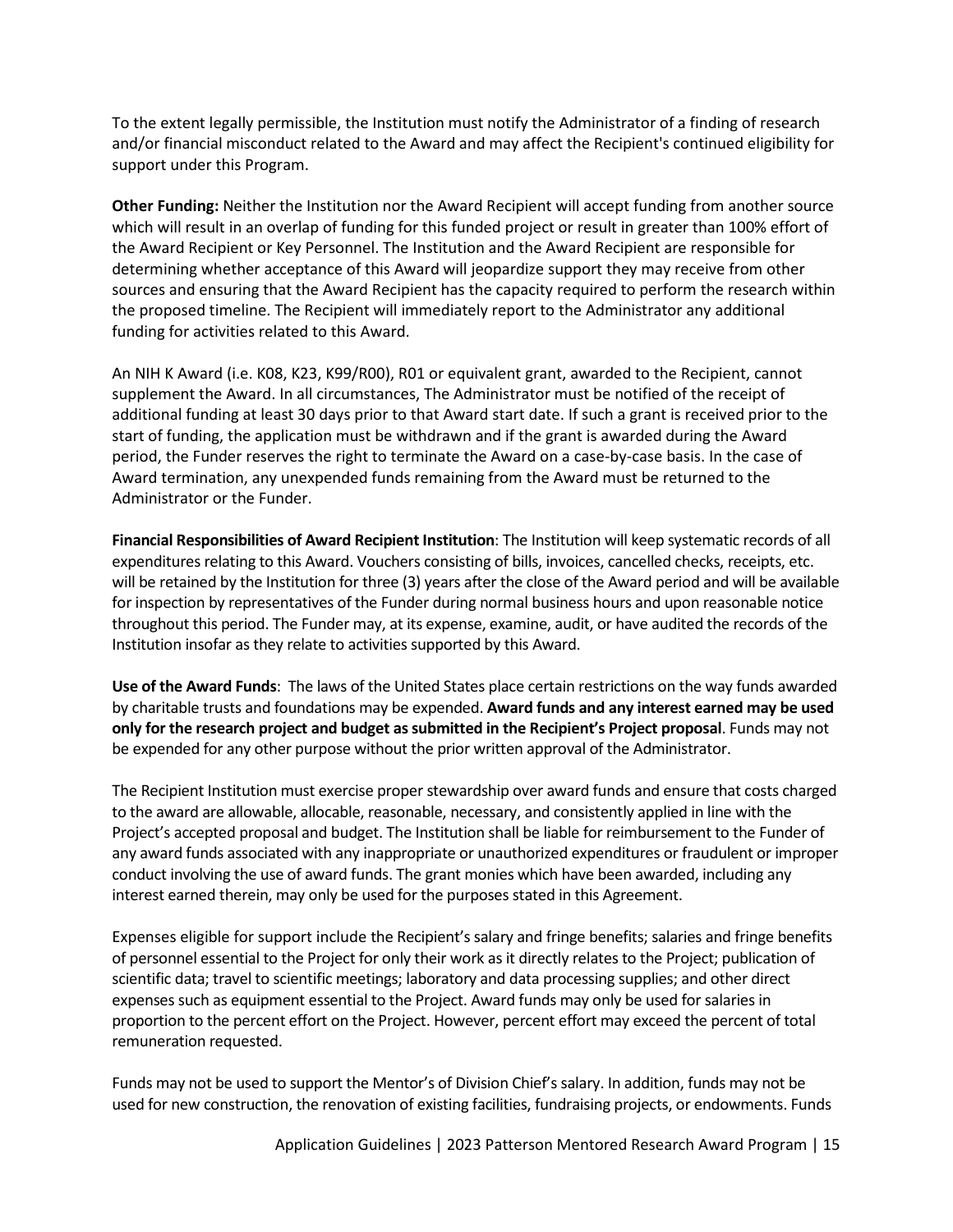may not be used for any political activity, accumulated deficits, or for any other purpose prohibited by the Internal Revenue Service Code. Funds awarded for the direct costs of the Project may not be used for general operating costs. Research-related expenses not directly related to the Project, general office supplies, individual institutional administrative charges (e.g. telephone, other electronic communication, IT network), professional membership dues, and pre-award charges are **not** allowable expenses.

**Indirect costs**(**Institutional Overhead**): Indirect Costs are not allowed.

**Protected Time:** Award Recipients with clinical responsibilities must have protected time of at least 70% for research; Awardees without clinical responsibilities must commit at least 90% time to research. Salaries must be in direct proportion to the percent effort on the research project. However, percent effort may exceed the percent of total salary requested from this Award.

During the COVD-19 Pandemic, Awardees with Clinical Responsibilities remain eligible if they typically have 70% protected time for research but had an increased in clinical responsibilities necessitated by the COVID-19 response that has reduced their protected research time.

**Reporting Requirements**: Awards are made for a two-year period; award payments will be made once a year. **Scientific and Fiscal Progress Reports** will be due in **November** regardless of the start date of the Award. The Recipient will receive an access to the required online report forms by email approximately three (3) weeks prior to their due dates. The Mentor/Division Chief is also required to complete a section of the Progress Report that addresses the Recipient's research and training plans during the second year of funding. It is the responsibility of the Recipient to email the financial report form to the Institution's Financial Officer and ensure that the Administrator receives this completed form. Funding for Year 2 is contingent upon the timely submission of scientific and fiscal progress reports and a satisfactory assessment of the Recipient's progress by the Scientific Review Committee.

Final scientific and financial reports are due sixty (60) days following conclusion of the award period. Requests for a no-cost extension or re-budgeting should be made to the Administrator a minimum of thirty (30) days and a maximum of ninety (90) days prior to requested effective date of change. In cases where an extension has been granted, Recipients may be required to file an interim status report. The Funder and Administrator reserve the right to place a hold on funds where the Recipient is non-compliant with these reporting requirements.

**Changes in Award Status:** Any changes in the Project's research design including changes to/omission of specific aims described in the Recipient's accepted Project proposal require a formal written request and prior approval before implementation. Changing of Project plans without prior approval may result in the suspension of payments, early termination of the award, and/or reimbursement to the Funder of any expended or unexpended funds. Any change in percent effort of the Recipient, or other personnel providing a substantial intellectual contribution to the Project (collectively, the "Key Personnel") requires prior written request and approval. Requests should include the reason for the change and a description of how the change will affect the scope of work, implementation, and timeline of the Project. All requests for changes to the Project design, aims, or percent effort of the Recipient or Key Personnel must be received by the Administrator at least thirty (30) days prior to the desired effective date of the change.

**Change in Award Recipient Status:** It is the responsibility of the Recipient as well as the Institution to notify the Administrator of any change in employment status of the Recipient at least thirty (30) days prior to such change. The Funder reserves the right to terminate the Award in the event of a significant change in the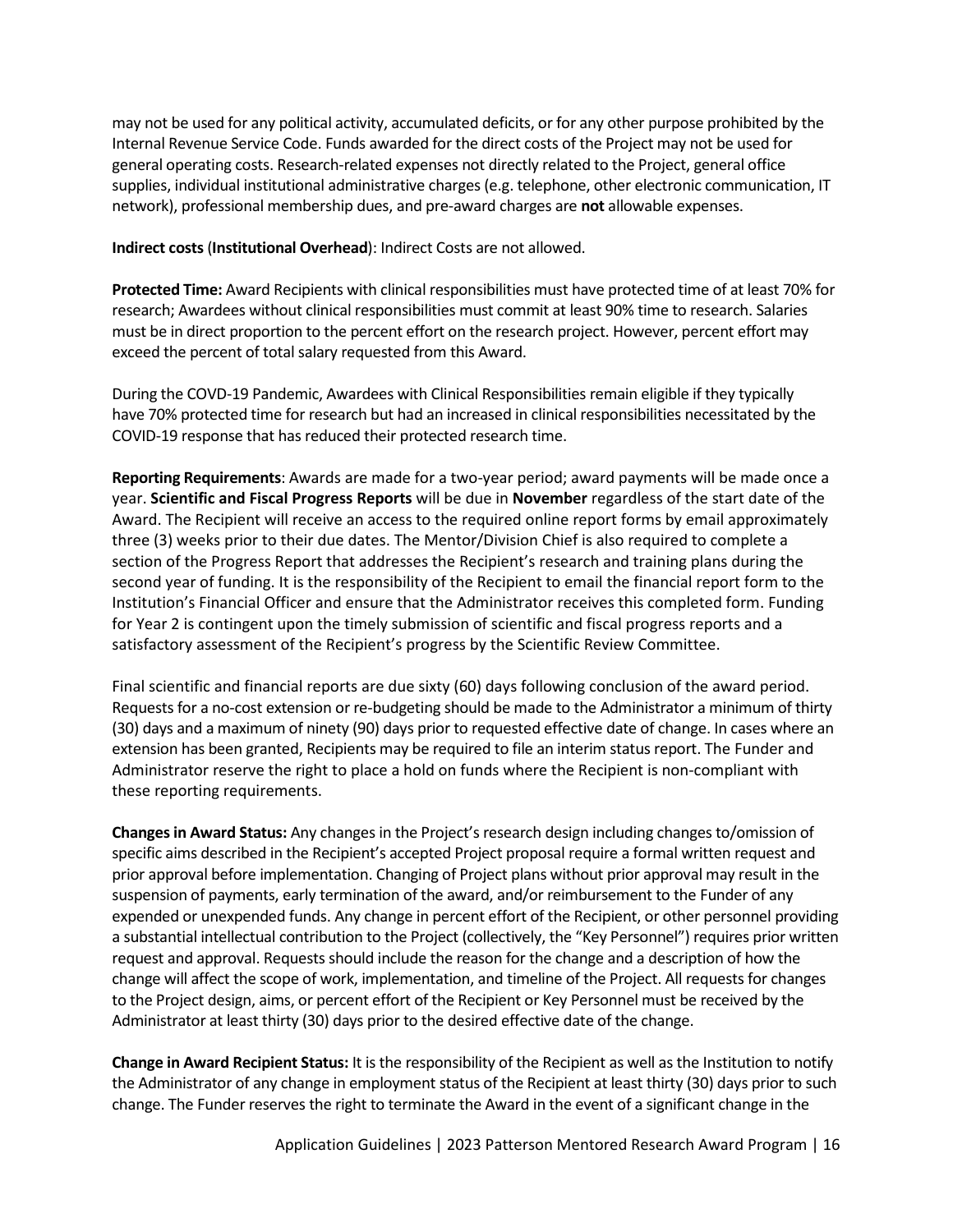Recipient's academic status, including promotions conferring independent faculty status or its equivalent. In the case of fellowship termination, any unexpended funds remaining from the Award must be returned to the Administrator or the Funder.

**Re-Budgeting**: Expenditures are expected to be within reasonable range of the Budget that was submitted in the grant application and accepted by the Administrator. All requests for re-budgeting or reallocation of Award funds over \$10,000 must be clearly justified in the annual financial report or conveyed in an update to the report to the Administrator a minimum of thirty (30) days prior to the requested effective date of change. The request must include the current allocation of funds along with specific detail and justification for the reallocation. If the Institution makes a request for re-budgeting or reallocation outside of the annual progress reporting process, Institution must contact Program Staff to obtain the required forms.

**Carryover of Funds**: All requests to carry forward unspent funding from one year's budget to the next must be clearly justified in the annual financial report. Amounts greater than \$20,000 will be scrutinized and may be disallowed if adequate justification is not provided.

**No-Cost Extension**: Following the two-year Award period, **a no-cost extension for up to twelve (12) months**  may be granted upon receipt and approval of a no-cost extension request. The request for no-cost extension (NCE) forms must be communicated via email to the Administrator a minimum of thirty (30) and maximum of ninety (90) days prior to the end of the award period. Incomplete forms will not be processed. The NCE request form includes a section for justifying the extension, the unexpected balance, and a timeline for expenditure of the remaining funds. A final scientific report is due at the completion of the extension period. Any portion of the award not expended at the conclusion of the extended period must be returned to the Administrator within sixty (60) days. In cases where an extension has been granted, Recipients may be required to file an interim status report. The Funder and the Administrator reserve the right to place a hold on funds in cases of non-compliance with these Reporting Requirements.

**Transfer or Termination of Award:** Awards are made to the Institution where the named Award Recipient is conducting research. If the Award Recipient is planning a move to another nonprofit research institution during the Award period, transfer of funds to continue the project must be communicated via email to the Administrator. This request must include a Fiscal Report stating the remaining fund balance as well as a letter from the proposed Division Chief / Mentor at the new institution confirming the availability of resources to continue the project. If the transfer is approved, the Award Recipient and the new Institution will be responsible for notifying the Administrator of the new payee and oversight contacts as well as coordinating the fund transfer.

If the Recipient is not continuing the research in another nonprofit research setting, the Award will be cancelled, and unused funds must be returned within sixty (60) days. Transfer of this Award to another individual is not permitted. Disposition of any equipment purchased by the Award Recipient with Award funds will be evaluated on a case-by-case basis. If the Project is terminated for any reason, any unused funds, subject to allowable costs and non-cancelable commitments incurred in the performance of the Project but not yet paid for, must be returned to the Administrator within sixty (60) days. Performance under this Agreement may be terminated by either party upon thirty (30) days written notice to the other.

It is the responsibility of the Recipient as well as the Institution to notify the Administrator of any change in employment status of the Recipient in a timely manner and usually not less than thirty (30) days prior to such change.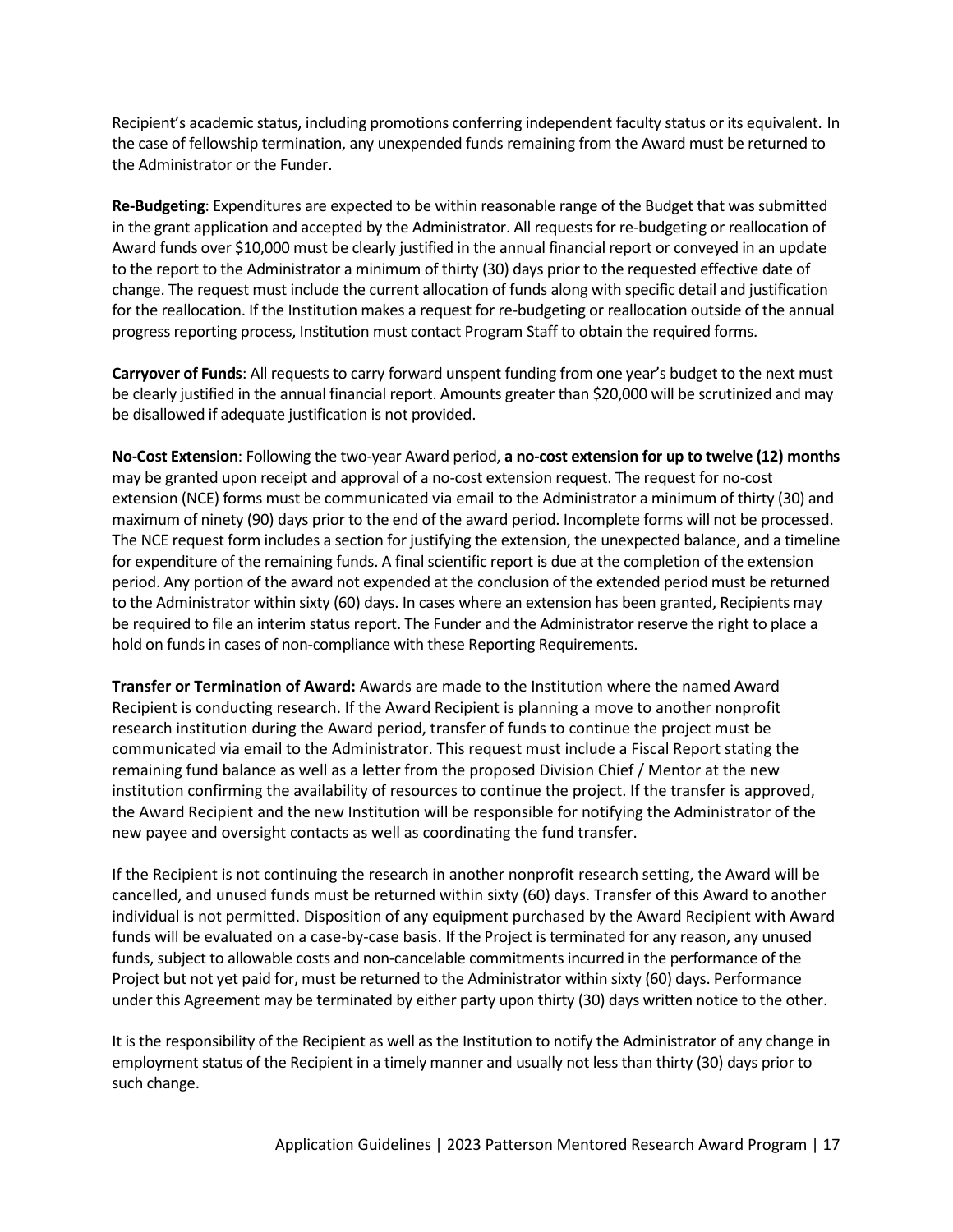**Unused Funds and Reversion**: The Institution is required to give written notice if there is a change in the Institution's status as noted below. Should any of the following events occur, the Administrator, on behalf of Funder, may demand repayment of all unexpended portions of the Award; moreover, all unpaid installments may be cancelled.

- A determination, preliminary or otherwise, is made by the United States Internal Revenue Service that the Award does not constitute a qualifying distribution.
- The Institution fails to perform any of its duties, in the judgment of the Funder, the Administrator, or its Scientific Review Committee, required by the Terms of the Award. In such cases, The Administrator shall provide no less than thirty (30) days termination notice in writing to the Institution, upon which the Institution shall have an additional thirty (30) days following receipt of such notice within which to cure any deemed failures.
- **The Institution ceases to be exempt from income taxes under the United States Internal Revenue** Service Code or becomes a private foundation.
- **There is a material change in the purpose, character, or method of operation of the Institution such** as to jeopardize its tax status.

**Unexpended Funds**: Any unspent funds in excess of \$200.00 remaining at the close of an extended Project period must be returned to the Administrator within sixty (60) days.

**Family and Medical Leave**: The Award Recipient may continue to expend any Award funds allocated to salary during medical or parental leave consistent with the Institutional level of paid leave for such purposes. Similarly, budgeted costs for maintaining the research study may be expended during the leave, subject to institutional policies. Re-budgeting of these expenses during leave requires approval of the Administrator.

**Patents, Copyright and Intellectual Property**: The Recipient should follow the Institution's policies regarding discoveries or any other intellectual property that results from research conducted under this Award. Neither the Administrator nor the Funder of this Award will retain any rights to intellectual property including patents, copyrights, trademarks, or other proprietary rights that result from the research.

**Confidentiality and Third-Party Release:** Application materials as well as scientific progress and final reports are considered confidential. The Administrator engages third parties who have the necessary expertise to review the submitted materials and evaluate each project. Although the Administrator endeavors to protect the confidentiality of the reports by requiring reviewers to sign confidentiality agreements, confidentiality cannot be guaranteed. The Administrator and the Funder are not responsible for any consequences resulting from the disclosure of the content of these materials to such third parties.

The Administrator and the Funder reserve the right to public acknowledgement of Award information (Recipient Name, Institution, Project Title and Research Project Summary). This information will be made available through the website of the Administrator [\(www.hria.org/tmf/Patterson\)](http://www.hria.org/tmf/Patterson) and may be posted on other affiliated organization websites, included in publicly accessible databases of privately funded awards, or published in print form or other media. The project summary submitted with the application will be posted on the Administrator's website if the project is funded.

**Acknowledgment of Support:** Recipients are expected to share research findings in a timely manner through professional meetings and/or publications. Publications or presentations resulting from